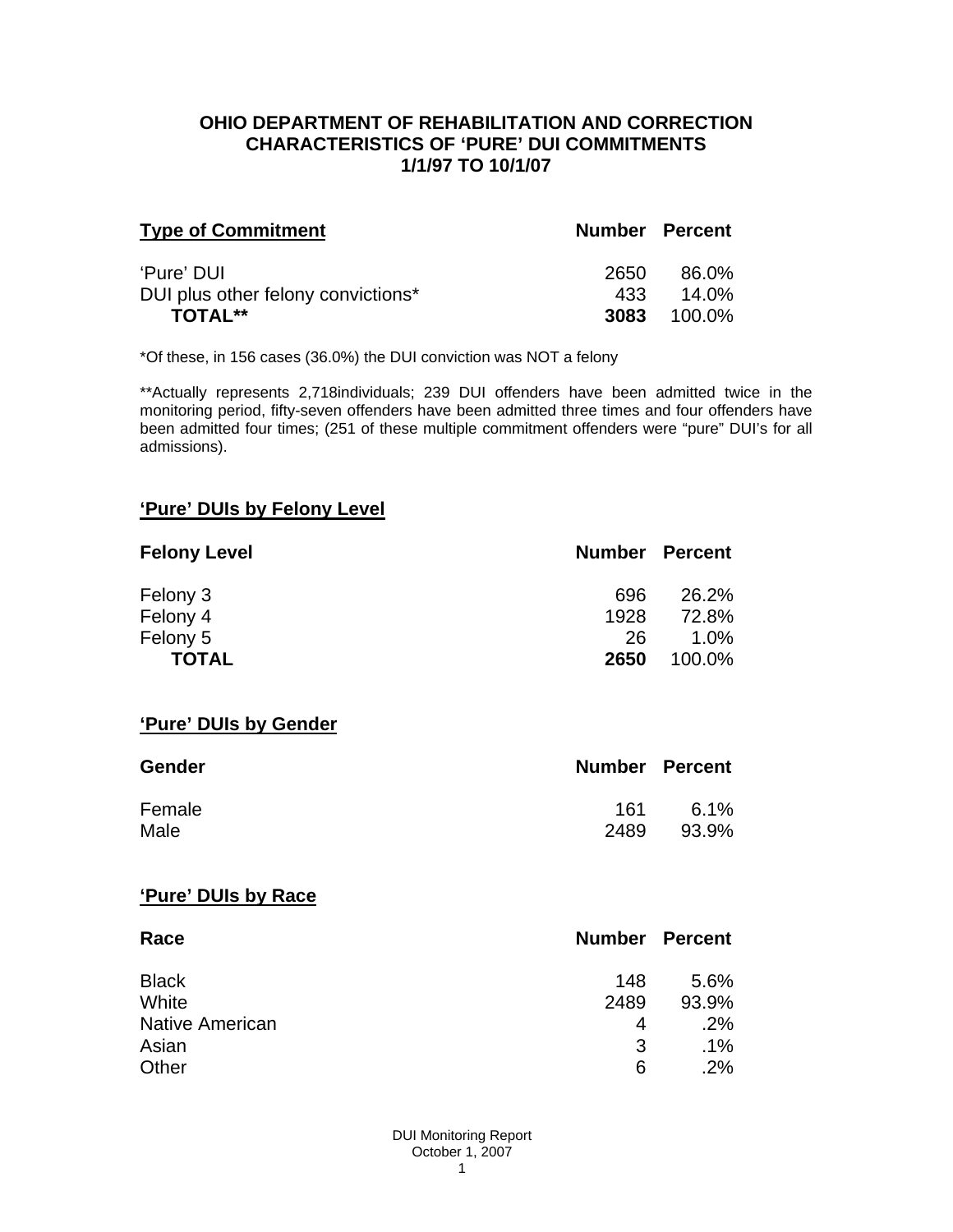# **'Pure' DUIs by Age at Commitment**

| <b>Age at Commitment</b> | <b>Number</b> | Percent |
|--------------------------|---------------|---------|
| 25 and under             | 122           | 4.6%    |
| 26 to 30                 | 322           | 12.2%   |
| 31 to 35                 | 438           | 16.5%   |
| 36 to 40                 | 581           | 21.9%   |
| 41 to 45                 | 605           | 22.8%   |
| 46 to 50                 | 364           | 13.7%   |
| Over 50                  | 218           | 8.2%    |

| Range = $19$ to $77$ | Median = $39$ |
|----------------------|---------------|
| Mean $=$ 39.3        | Mode $= 44$   |

# **'Pure' DUIs by Security Classification**

| <b>Security Level</b>                | <b>Number Percent</b> |         |
|--------------------------------------|-----------------------|---------|
| Level 1-A                            | 243                   | $9.2\%$ |
| Level 1-B                            | 1935                  | 73.0%   |
| Level 2                              | 334                   | 12.6%   |
| Level 3*                             | 137                   | 5.2%    |
| Level 4-B                            |                       | $.0\%$  |
| *Includes inmates still in reception |                       |         |

## **'Pure' DUIs by County of Commitment**

| <b>County of Commitment</b> | <b>Number</b> | <b>Percent</b> |
|-----------------------------|---------------|----------------|
| Cuyahoga                    | 239           | 9.0%           |
| Summit                      | 190           | 7.2%           |
| <b>Stark</b>                | 170           | 6.4%           |
| Hamilton                    | 151           | 5.7%           |
| <b>Butler</b>               | 122           | 4.6%           |
| Franklin                    | 110           | 4.2%           |
| Lorain                      | 109           | 4.1%           |
| Lake                        | 104           | 3.9%           |
| Clermont                    | 103           | 3.9%           |
| Warren                      | 76            | 2.9%           |
| Portage                     | 65            | 2.5%           |
| <b>All Other Counties</b>   | 1211          | 45.7%          |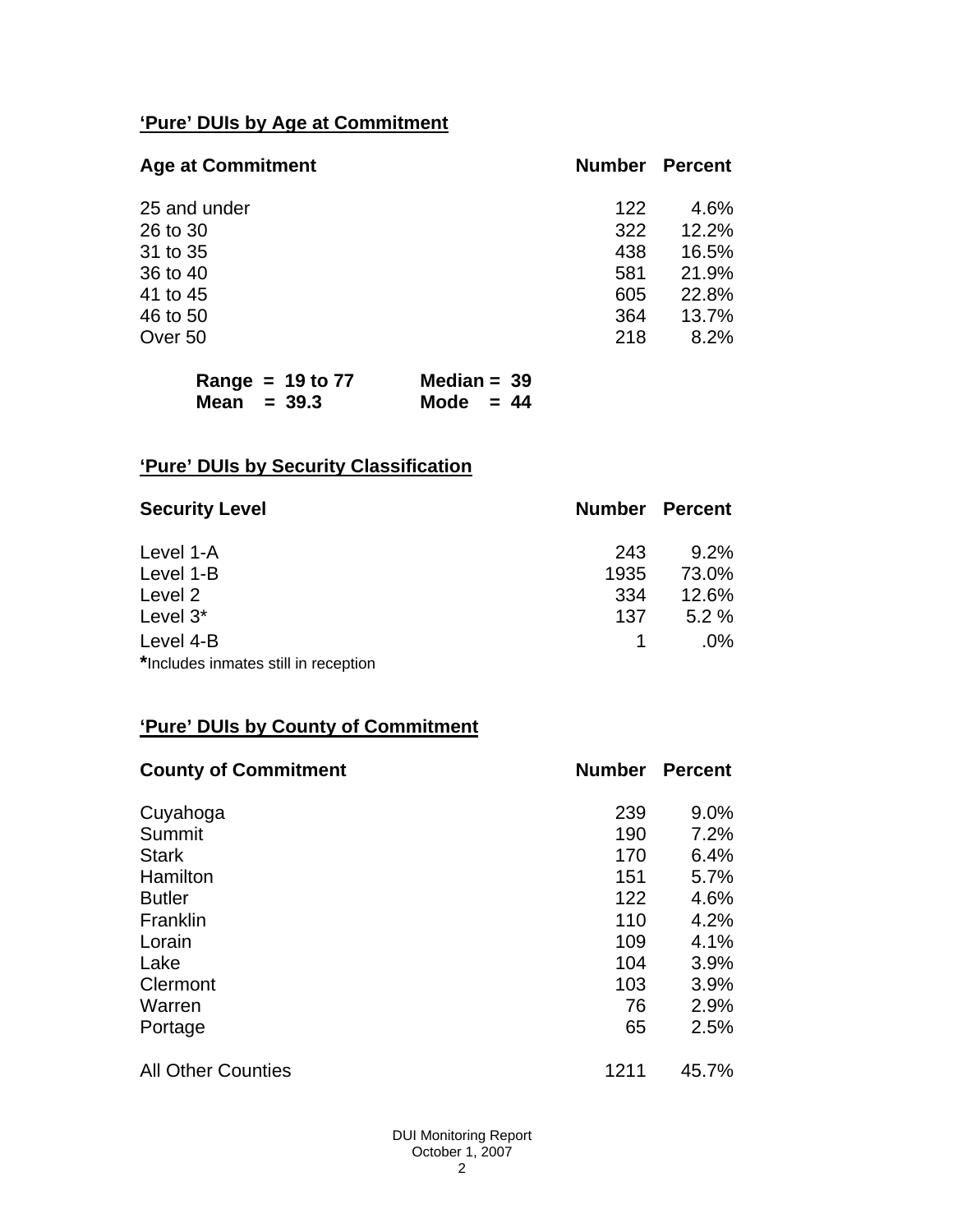# **'Pure' DUIs by Current Status**

| <b>Current Status</b>                  | <b>Number</b> | <b>Percent</b> |
|----------------------------------------|---------------|----------------|
| <b>Currently Incarcerated</b>          | 518           | 19.5%          |
| <b>Judicial Release</b>                | 432           | 16.3%          |
| <b>Released under PRC</b>              | 844           | 31.7%          |
| Released to Appeal Bond                |               | .3%            |
| <b>Furlough (Transitional Control)</b> | 97            | 3.7%           |
| <b>Vacated Sentence</b>                | 10            | .4%            |
| <b>Court Order</b>                     | 10            | .4%            |
| Death of Inmate                        | 16            | .6%            |
| Released at Expiration of Prison Term* | 716           | 27.0%          |

\*Released without post-release control; of the 1199 releases since January 2004, 629 were expiration of prison term (52.5%), compared with 245 inmates released onto PRC (which included 183 males who successfully completed the DUI IPP sentence reduction program, seven females who successfully completed the Camp Meridian IPP program and four females who completed the ORW education intensive program).

# **'Pure' DUIs by Length of Sentence (in months)**

| <b>Length of Sentence</b>            |     | <b>Number Percent</b> |
|--------------------------------------|-----|-----------------------|
| Two Months (mandatory sentence)      | 61  | 2.3%                  |
| Three to Six Months                  | 311 | 11.8%                 |
| Seven to Eleven Months               | 237 | 8.9%                  |
| <b>Twelve Months</b>                 | 672 | 25.4%                 |
| <b>Thirteen to Seventeen Months</b>  | 223 | 8.4%                  |
| <b>Eighteen Months</b>               | 207 | 7.8%                  |
| Nineteen to Twenty-four Months       | 415 | 15.7%                 |
| <b>Twenty-five to Thirty Months</b>  | 203 | 7.7%                  |
| Thirty-one to Thirty-five Months     | 2   | $.1\%$                |
| Thirty-six to Forty-seven Months     | 172 | 6.5%                  |
| Forty-eight to Fifty-nine Months     | 101 | 3.8%                  |
| <b>Sixty Months or more</b>          | 45  | 1.7%                  |
| Mode<br>$= 12$ months<br><b>Mean</b> |     | $= 18.7$ months       |

 **Median = 14 months**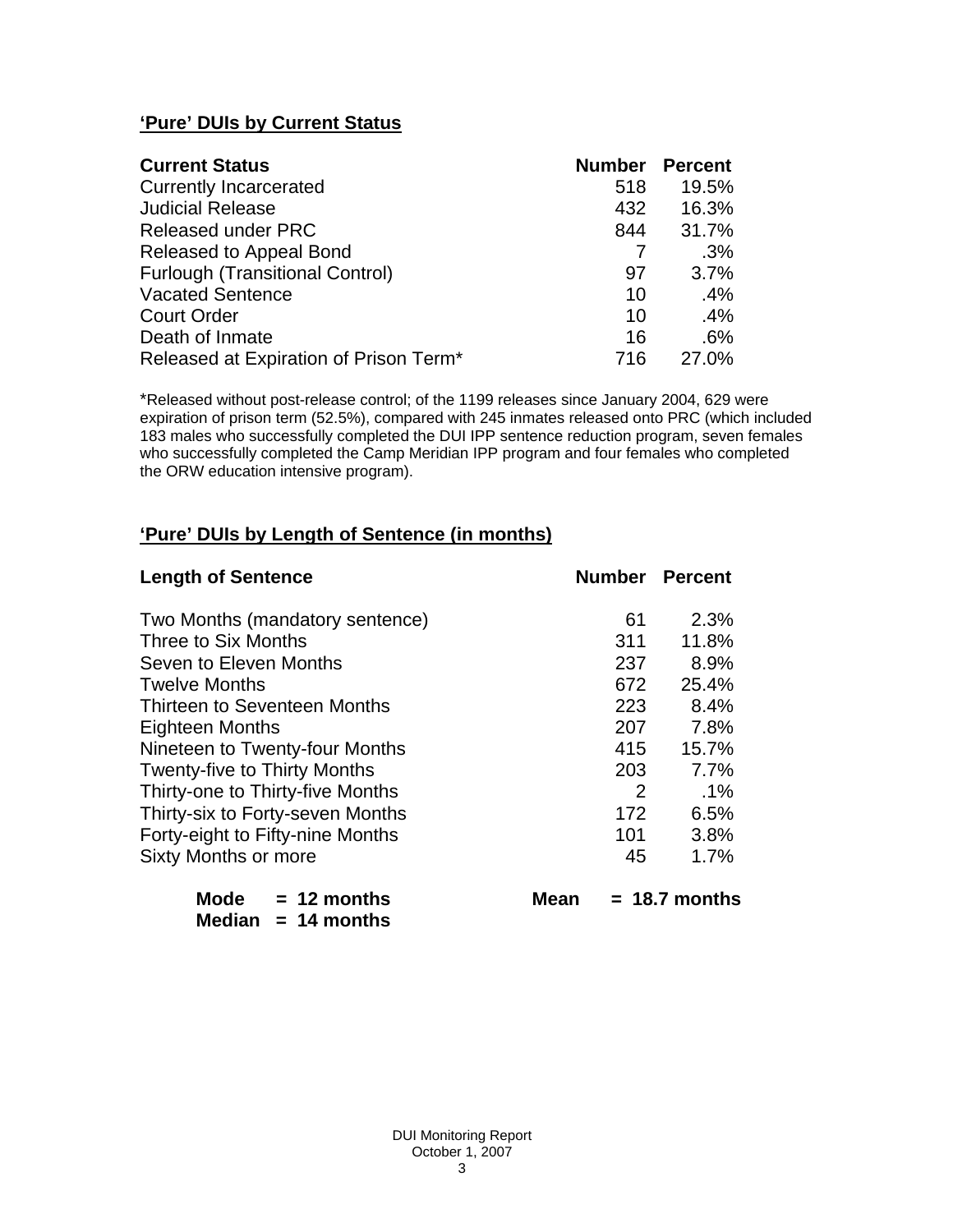# **'Pure' DUIs by Number of Prior Incarcerations**

| <b>Number of Prior Incarcerations</b> |      | <b>Number Percent</b> |
|---------------------------------------|------|-----------------------|
| None                                  | 1579 | 59.6%                 |
| One                                   | 614  | 23.2%                 |
| Two                                   | 276  | $10.4\%$              |
| Three or more                         | 181  | 6.8%                  |

### **'Pure' DUIs Currently Incarcerated by Parent Institution\* (10/1/07)**

| <b>Institution</b>                                    | <b>Number</b>  | <b>Percent</b> | # in<br>Camp   |
|-------------------------------------------------------|----------------|----------------|----------------|
| <b>Allen Correctional Institution</b>                 | 4              | .8%            |                |
| <b>Belmont Correctional Institution</b>               | 22             | 4.2%           | 13             |
| <b>Chillicothe Correctional Institution</b>           | 11             | 2.1%           |                |
| <b>Correctional Reception Center</b>                  | 18             | 3.5%           |                |
| <b>Corrections Medical Center</b>                     | $\mathbf 1$    | .2%            |                |
| Dayton Correctional Institution                       | $\overline{2}$ | .4%            |                |
| <b>Franklin Pre-Release Center</b>                    | 5              | 1.0%           |                |
| <b>Grafton Correctional Institution</b>               | 12             | 2.3%           |                |
| <b>Hocking Correctional Institution</b>               | 8              | 1.5%           |                |
| <b>Lake Erie Correctional Institution</b>             | 26             | 5.0%           |                |
| <b>London Correctional Institution</b>                | 17             | 3.3%           | 5              |
| <b>Lorain Correctional Institution</b>                | 29             | 5.6%           |                |
| <b>Madison Correctional Institution</b>               | 5              | 1.0%           |                |
| <b>Mansfield Correctional Institution</b>             | 32             | 6.2%           | 27             |
| <b>Marion Correctional Institution</b>                | 17             | 3.3%           | 5              |
| <b>Noble Correctional Institution</b>                 | 13             | 2.5%           |                |
| <b>North Central Correctional Institution</b>         | 6              | 1.2%           |                |
| <b>North Coast Correctional Treatment Facility</b>    | 148            | 28.6%          | $18***$        |
| Northeast Pre-Release Center                          | $\overline{2}$ | .4%            |                |
| <b>Oakwood Correctional Facility</b>                  | 3              | .6%            |                |
| Ohio Reformatory for Women                            | 24             | 4.6%           |                |
| <b>Ohio State Penitentiary</b>                        | 6              | 1.2%           | 6              |
| <b>Pickaway Correctional Institution</b>              | 83             | 16.0%          |                |
| <b>Richland Correctional Institution</b>              | 13             | 2.5%           |                |
| <b>Ross Correctional Institution</b>                  | $\overline{7}$ | 1.4%           | $\overline{2}$ |
| Southeastern Correctional Institution                 | $\overline{2}$ | .4%            |                |
| <b>Southern Ohio Correctional Facility</b>            | $\mathbf 1$    | .2%            |                |
| <b>Toledo Correctional Institution</b>                | 3              | .6%            |                |
| <b>Trumbull Correctional Institution</b><br>$N = 518$ | 3              | .6%            | $3***$         |

\*Includes inmates out to court

\*\*In DUI IPP program at NCCTF (male)

\*\*\*Female inmates in TCI camp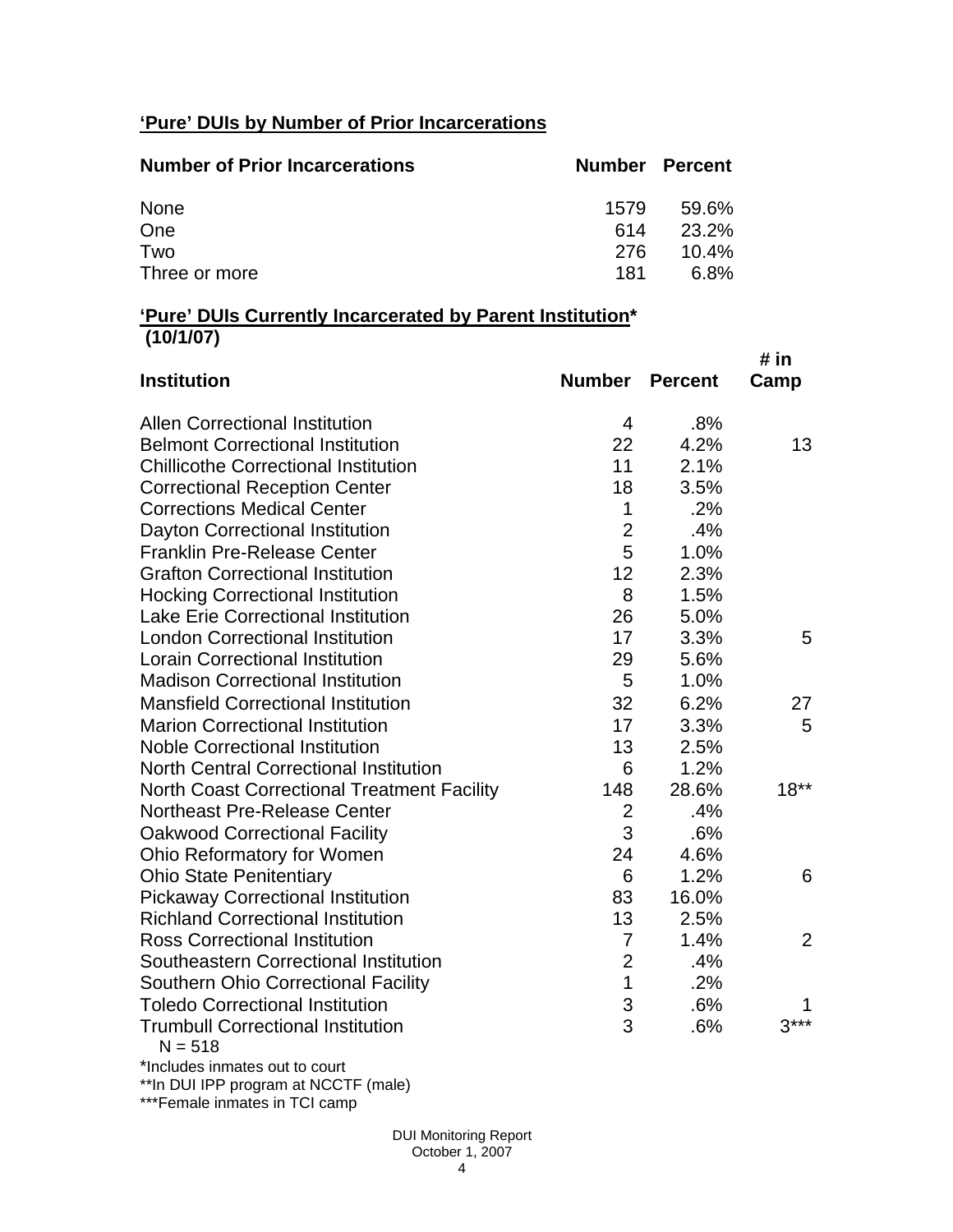## **'PURE' DUI OFFENDERS COMPARISON OF SELECTED RELEASE TYPES DEMOGRAPHICS AND TIME SERVED/TIME SAVED VARIABLES 10/1/07**

|                                                                                | <b>Release Types</b>        |                   |                                             |                             |                           |                               |                                                     |                                                      |  |  |
|--------------------------------------------------------------------------------|-----------------------------|-------------------|---------------------------------------------|-----------------------------|---------------------------|-------------------------------|-----------------------------------------------------|------------------------------------------------------|--|--|
| <b>Variables</b>                                                               | Post-<br>Release<br>Control |                   | IPP with<br>Post-<br>Release<br>Control**** |                             | Judicial<br>Release       |                               | Expiration<br>of Sentence<br>with No<br>Supervision |                                                      |  |  |
|                                                                                | N                           | $\%$ *            | N                                           | $%^*$                       | N                         | $\%$ *                        | N                                                   | $\%$ *                                               |  |  |
| <b>TOTAL</b>                                                                   | 454                         |                   | 374                                         |                             | 432                       |                               | 716                                                 |                                                      |  |  |
| Race:<br>White<br>African-American<br><b>Native American</b><br>Asian<br>Other | 430<br>22<br>$\overline{2}$ | 94.7<br>4.9<br>.4 | 355<br>16<br>1<br>$\overline{2}$            | 94.9<br>4.3<br>.3<br>$.5\,$ | 410<br>21<br>$\mathbf{1}$ | 94.9<br>4.9<br>$\overline{2}$ | 659<br>52<br>1<br>$\overline{2}$<br>$\overline{2}$  | 92.0<br>7.3<br>$\cdot$ 1<br>$.3\,$<br>$\overline{3}$ |  |  |
| Gender:<br>Male<br>Female                                                      | 434<br>20                   | 95.6<br>4.4       | 374                                         | 100.0                       | 390<br>42                 | 90.3<br>9.7                   | 670<br>46                                           | 93.6<br>6.4                                          |  |  |
| Age:<br>Mean<br>Median<br>Mode                                                 | 37.7<br>37.0<br>36.0***     |                   | 38.4<br>38.0<br>42.0                        |                             | 38.4<br>38.0<br>38.0      |                               | 39.5<br>40.0<br>44.0                                |                                                      |  |  |
| <b>Commitment County:</b><br>Major Urban**<br><b>All Others</b>                | 200<br>254                  | 44.1<br>55.9      | 125<br>249                                  | 33.4<br>66.6                | 132<br>300                | 30.6<br>69.4                  | 272<br>444                                          | 38.0<br>62.0                                         |  |  |

\*Column totals = 100%

\*\*Cuyahoga, Franklin, Hamilton, Lucas, Montgomery, Stark and Summit

\*\*\*Multiple modes; lowest value is shown

\*\*\*\* Males completing the DUI IPP at NCCTF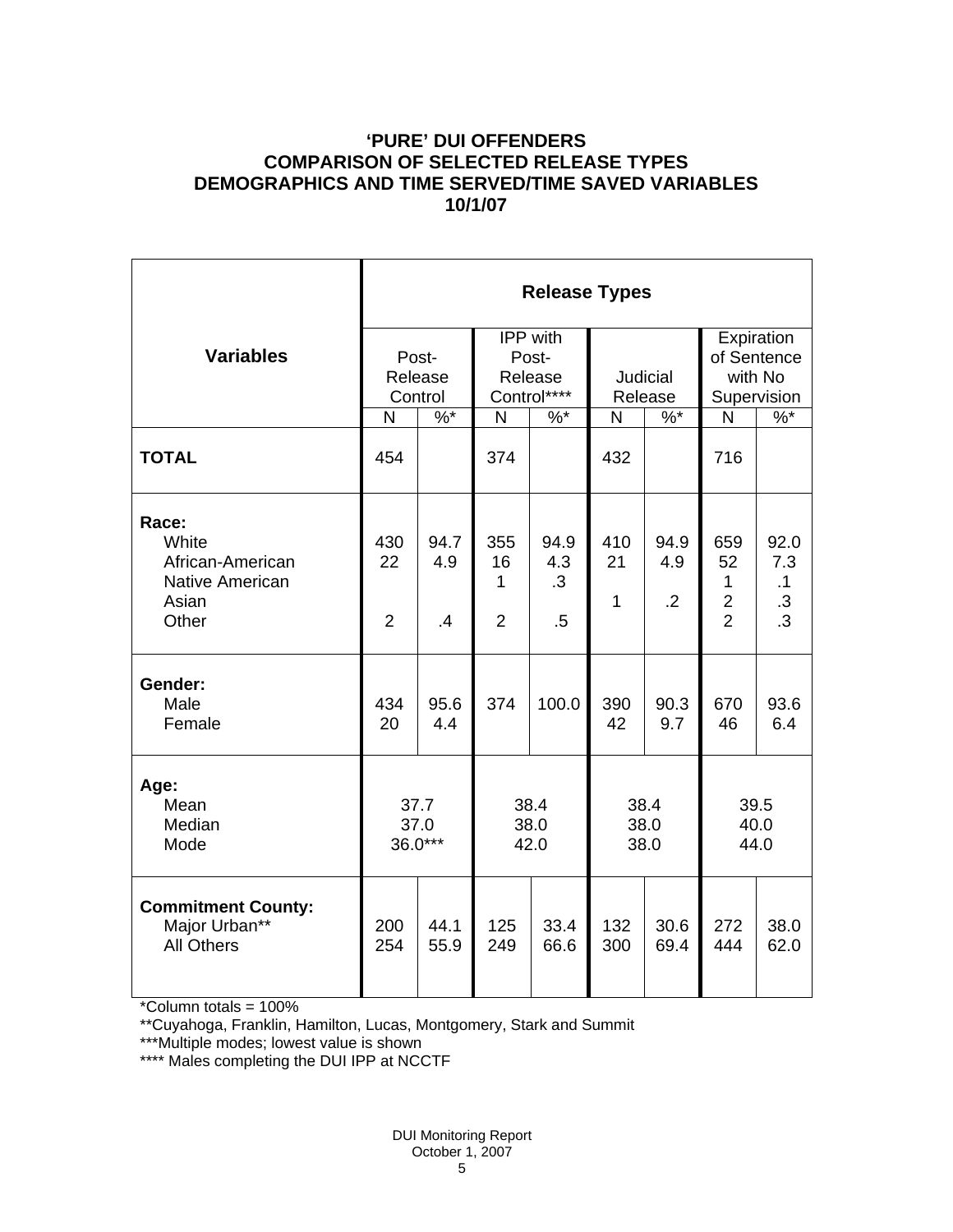|                                                                                       | <b>Release Types</b> |              |                         |              |                     |              |              |               |  |  |
|---------------------------------------------------------------------------------------|----------------------|--------------|-------------------------|--------------|---------------------|--------------|--------------|---------------|--|--|
|                                                                                       |                      |              | IPP with                |              |                     |              |              | Expiration of |  |  |
| <b>Variables</b>                                                                      |                      | Post-        | Post-                   |              |                     |              |              | Sentence      |  |  |
|                                                                                       |                      | Release      |                         | Release      |                     | Judicial     |              | (with No      |  |  |
|                                                                                       | Control              |              | Control                 |              | Release             |              | Supervision) |               |  |  |
|                                                                                       | N                    | $\%$ *       | N                       | $\%$ *       | N                   | $\%$ *       | N            | $\%$          |  |  |
| <b>Sentence Length</b><br>(Months):                                                   |                      |              |                         |              |                     |              |              |               |  |  |
| Mean<br>Median                                                                        | 11.8                 |              | 19.2                    |              | 20.8<br>18.0        |              | 14.4<br>12.0 |               |  |  |
| Mode                                                                                  | 12.0                 |              | 17.0<br>12.0            |              | 12.0                |              | 12.0         |               |  |  |
|                                                                                       | 12.0                 |              |                         |              |                     |              |              |               |  |  |
| <b>Number of Priors:</b><br>None<br>One                                               | 244<br>110           | 53.7<br>24.2 | 254<br>87               | 67.9<br>23.3 | 299<br>75           | 69.2<br>17.4 | 419<br>168   | 58.5<br>23.5  |  |  |
| Two                                                                                   | 49                   | 10.8         | 24                      | 6.4          | 36                  | 8.3          | 78           | 10.9          |  |  |
| Three or More                                                                         | 51                   | 11.2         | 9                       | 2.4          | 22                  | 5.1          | 51           | 7.1           |  |  |
| <b>Time Served (Months):</b>                                                          |                      |              |                         |              |                     |              |              |               |  |  |
| Mean                                                                                  | 9.2                  |              | 7.0                     |              | 6.1                 |              | 11.2         |               |  |  |
| Median                                                                                | 7.9                  |              | 5.5                     |              | 3.8                 |              | 8.9          |               |  |  |
| Mode                                                                                  | $4.6**$              |              | 5.7                     |              | 2.2                 |              | $5.7**$      |               |  |  |
| <b>Time Saved Through</b><br><b>Early Release (Months):</b><br>Mean<br>Median<br>Mode | N/A                  |              | 10.9<br>7.5<br>$6.1***$ |              | 14.3<br>12.3<br>9.2 |              | N/A          |               |  |  |

\*Column totals = 100%

\*\*Multiple modes; lowest value is shown